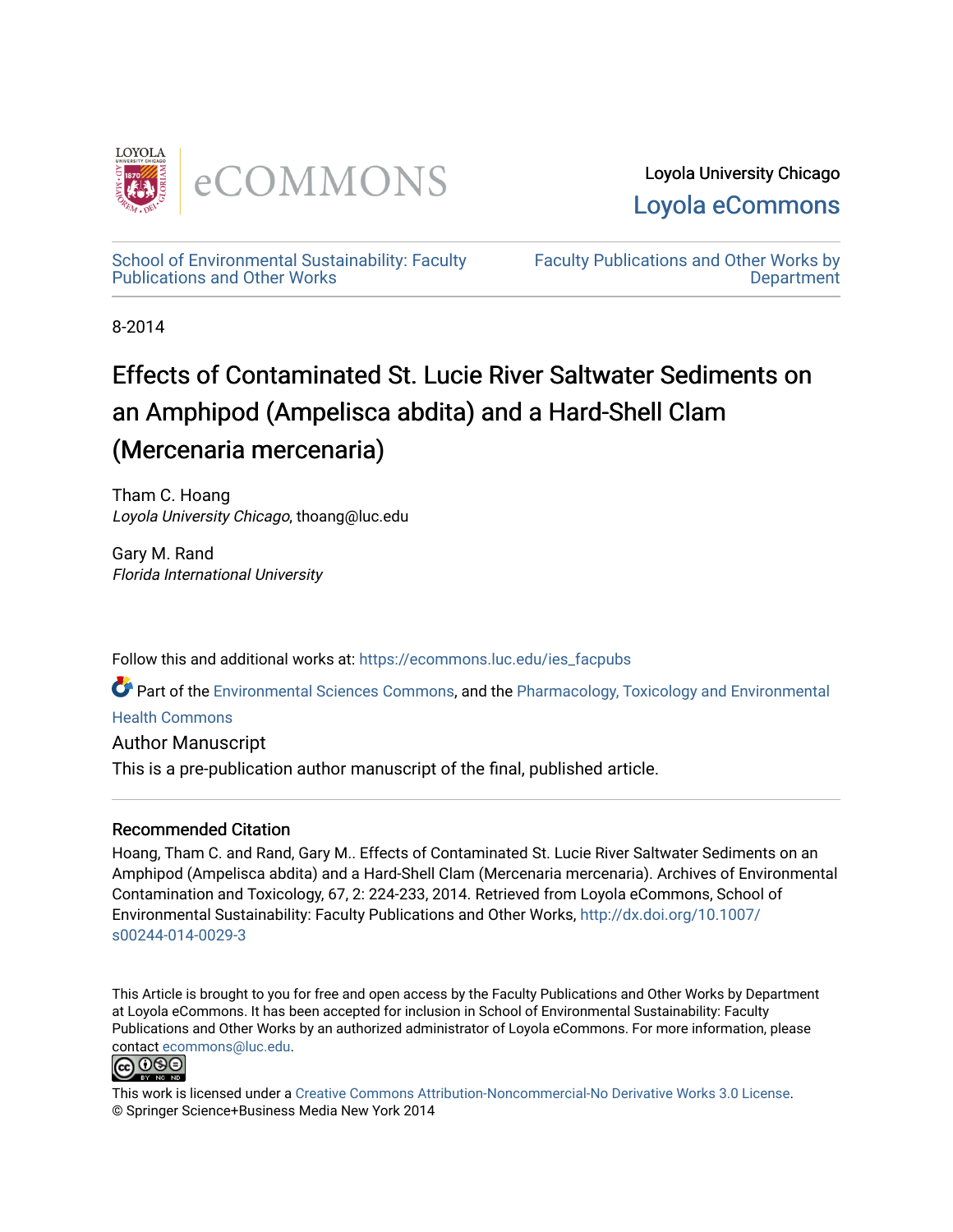| $\mathbf{1}$   | Effects of St. Lucie River (FL) saltwater sediments on the amphipod (Ampelisca abdita) and the hard         |
|----------------|-------------------------------------------------------------------------------------------------------------|
| $\overline{2}$ | shell clam (Mercenaria mercenaria)                                                                          |
| 3              |                                                                                                             |
| 4              | Tham C. Hoang <sup>1,2</sup> , Gary M. Rand <sup>1*</sup>                                                   |
| 5              | <sup>1</sup> Florida International University, Southeast Environmental Research Center, Earth & Environment |
| 6              | Department, North Miami, Florida, USA                                                                       |
| 7              | <sup>2</sup> Present address: Institute of Environmental Sustainability,                                    |
| 8              | Loyola University Chicago, Chicago, Illinois, USA                                                           |
| 9              |                                                                                                             |
| 10             | *Corresponding author                                                                                       |
| 11             | Dr. Gary M. Rand                                                                                            |
| 12             | Ecotoxicology and Risk Assessment Laboratory                                                                |
| 13             | <b>Southeast Environmental Research Center</b>                                                              |
| 14             | Florida International University                                                                            |
| 15             | North Miami Beach, FL                                                                                       |
| 16             | Email: randg@fiu.edu                                                                                        |
| 17             |                                                                                                             |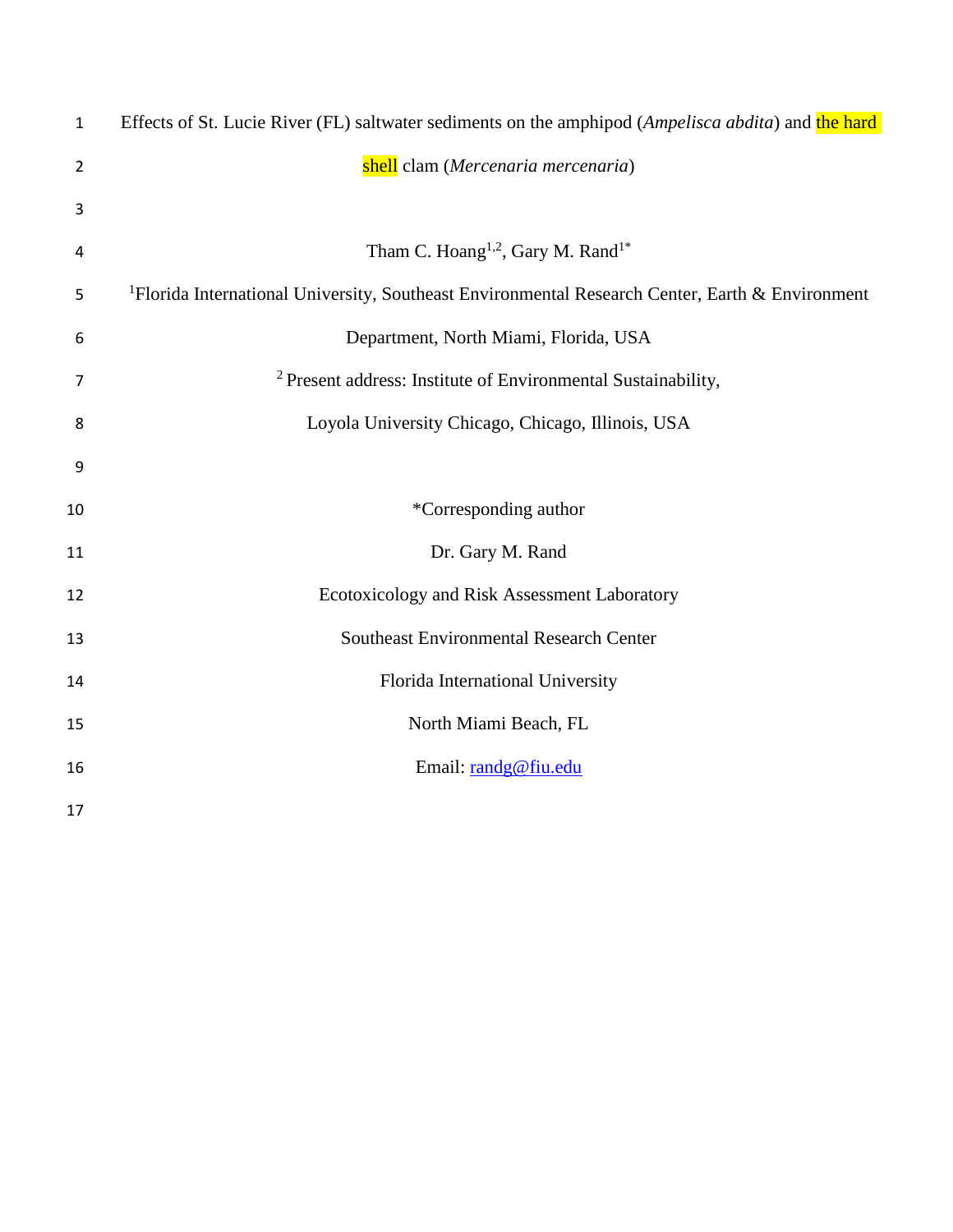#### **Abstract**

 The St. Lucie estuary ecosystem in South Florida has been noted to be contaminated with metals and pesticides. Our earlier studies showed that aquatic organisms, especially benthic species in the St. Lucie estuarine ecosystem are at high risk of copper (Cu) exposures. The objectives of this study are to conduct tests with separate groups of organisms exposed to 7 field-collected sediment samples from the St. Lucie River according to standard procedures to evaluate toxicity and tissue concentrations of Cu and zinc (Zn). Short term and long term whole sediment acute toxicity tests were conducted with *Ampelisca abdita* and *Mercenaria mercenaria*. Analysis of sediment chemical characteristics showed that Cu and Zn are most concern because their concentrations in 86% of the sediments were higher than the threshold effect concentrations for Florida sediment quality assessment and the NOAA SQuiRTsnational Cu sediment quality guidelines. There was no significant effect on survival of the tested organisms. Elevated Cu and Zn concentrations in the test organisms were found. Dry weight of the tested organisms was inversely related to Cu and Zn concentrations in sediments and organisms. The effects on organism weight and Cu and Zn uptake raise a concern about the organism population dynamics of the ecosystem because benthic organisms are primary food sources in the St. Lucie system and are continuously exposed to the Cu and Zn contaminated sediments for their life cycle. The present study also indicates that Cu and Zn exposures via sediment ingestion were more important than pore water exposure.

 **Key words**: Cu uptake, Cu-contaminated sediment, St. Lucie River sediments, *Ampelisca abdita*, *Mercenaria mercenaria*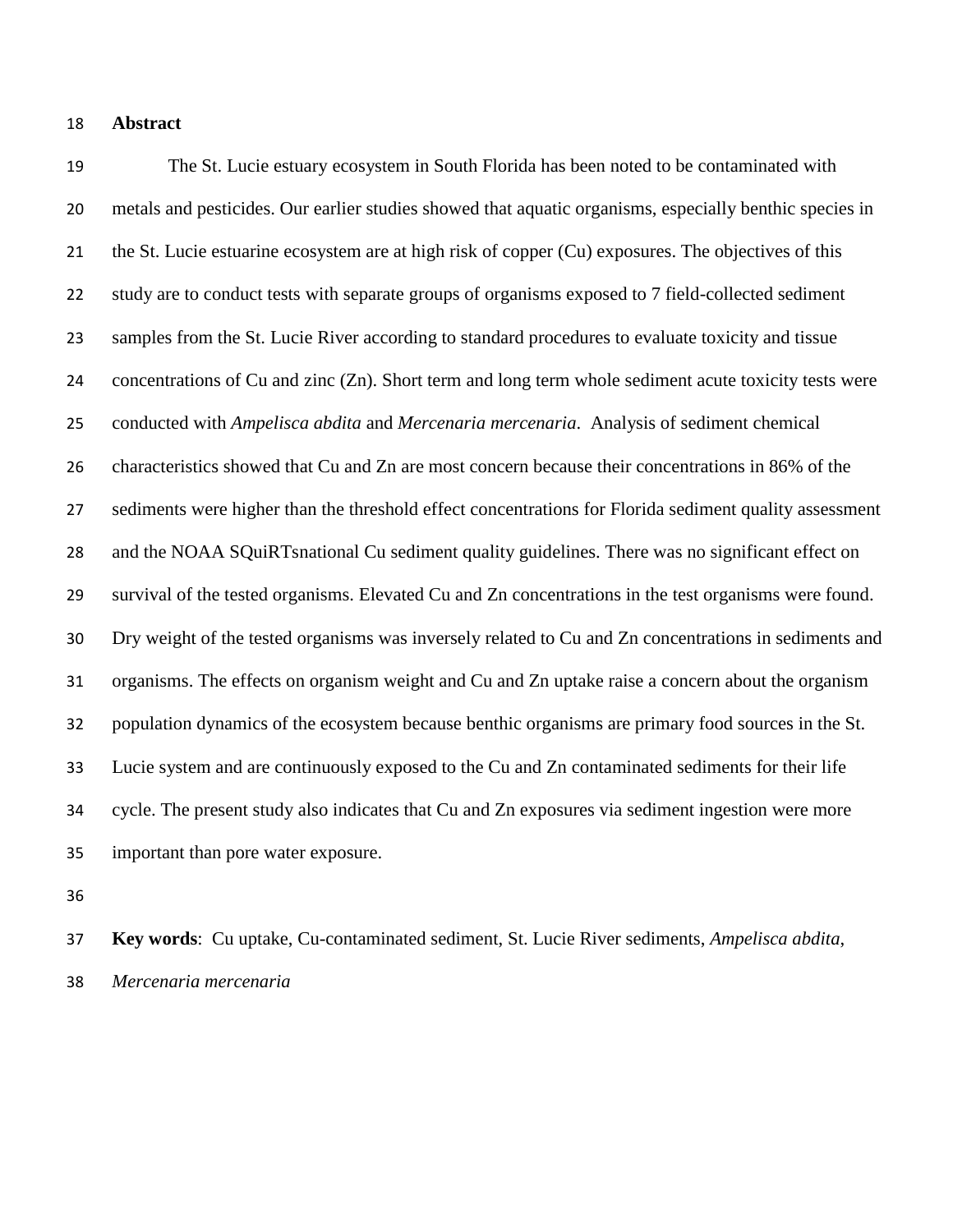#### **Introduction**

 The St. Lucie Estuary (SLE) watershed is composed of five major drainage basins and several smaller basins in the northern portion of St. Lucie County, Florida. It contains the most concentrated citrus agriculture acreage in South Florida. The SLE is located on the Martin/St. Lucie County line. The inner SLE is comprised of the North Fork and the South Fork of the St. Lucie River (SLR) and has a total surface area of 6.4 square miles. The two forks converge to form a single middle estuary with a surface area of 4.7 square miles. The middle estuary extends east from approximately 5 miles until it meets the Indian River Lagoon, which opens to the Atlantic Ocean at the St. Lucie Inlet. A heavier concentration of citrus agriculture (~60%) land use potentially affects the drainage basins into the North Fork compared to the South Fork (~45%) of the SLR. In 1972, the Florida Trustees recognized the ecological importance of the North Fork of the St. Lucie River by designating it an Aquatic Preserve/Outstanding Florida Water.

 Copper has a long history of use in agriculture (e.g., citrus groves) as a fungicide and fertilizer in south Florida (Alva et al. 1995). In the early 1900's copper containing fertilizers for citrus groves accounted for as much as 34 kg Cu/ha annually and fungicidal sprays contributed an additional 10kg Cu/ha annually. Surface soils (0-15 cm) for mature citrus groves contained as much as 540kg Cu/ha. Increased levels of copper in South Florida soils have been a result of repeated applications of copper over several decades to agricultural areas and soil copper concentrations increase proportional age of citrus production (Reuther and Smith, 1952). According to the U.S. Department of Agriculture in 2005, over 500,000 kg of copper (as copper hydroxide, copper sulfate or basic copper) were applied to grapefruit, orange, tangelo, tangerine and temple crops on 259,563 ha in Florida (USDA 2006). These quantities do not reflect use of Cu on other citrus crops or the use of copper sulfate and chelated Cu formulations (e.g., Cutrine-Plus, Komeen, etc.) as algaecides-herbicides, which are permitted by the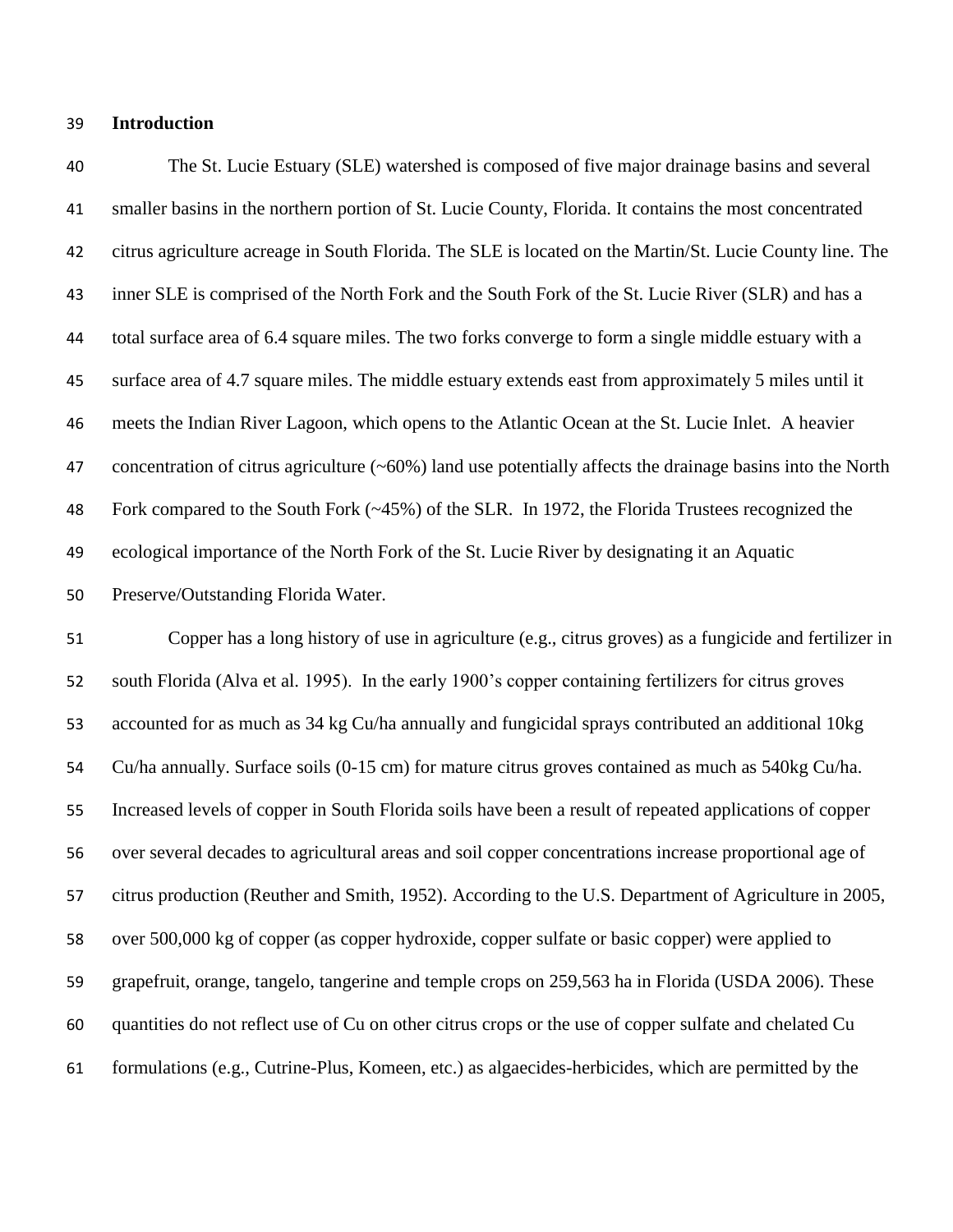Florida Department of Environmental Protection (FDEP) for control of nuisance planktonic and filamentous algal and vascular plants (Leslie, 1990). Note that Cu also does leach from boats into both fresh- and salt-water (e.g., harbors and marinas) because it is a component of antifouling pants. More recently, statewide pesticide usage data (based on total lbs a.i. applied) compiled by the Florida Department of Agriculture and Consumer Services (FDACs 2010) from 2007-2009 for 14 crops and 169 active ingredients (a.i.) ranked copper hydroxide (1,176,500 lbs. a.i. applied) number 5 out of 10 pesticides and the most applied fungicide (number 1 out of 10 fungicides). A comparison of aqueous Cu concentrations in agriculture and non-agriculture watersheds shows higher concentrations in runoff where agriculture was practiced compared to runoff near non-agriculture land (Dietrich et al., 2001). Copper loads in surface runoff are related to total Cu in soils, soil properties, metal characteristics and environmental factors, especially in sandy soils (He et al., 2006). Enrichment of Cu in runoff will adversely affect receiving surface water quality (Moore et al., 1998). As a result of the use of copper in agriculture in St. Lucie County, it appears that concentrations of copper (and other contaminants, such as Zn) from drift and/or from surface runoff of contaminated soils (or soil erosion) may also produce exposures that adversely affect saltwater benthic communities, when the Cu-contaminated soils reach and become incorporated as part of the sediments of the St. Lucie River system. Sediment chemistry data indicate that Florida coastal sediments in several areas are contaminated with metals (Long and Morgan 1990, Delfino et al. 1991, FDEP 1994), especially Cu (Haunert 1988, Trefry and Trocine 2011, Trocine and Trefry 1993, 1996). Our early laboratory results indicate that copper-contaminated Florida agricultural soils that are flooded likely promote the release of Cu from soils producing adverse effects on freshwater organisms (Hoang et al. 2008a, 2009a, b). In addition, we showed high potential ecological risks to aquatic species as a result of Cu exposures in sediment and water and high probability of exceedences of the Florida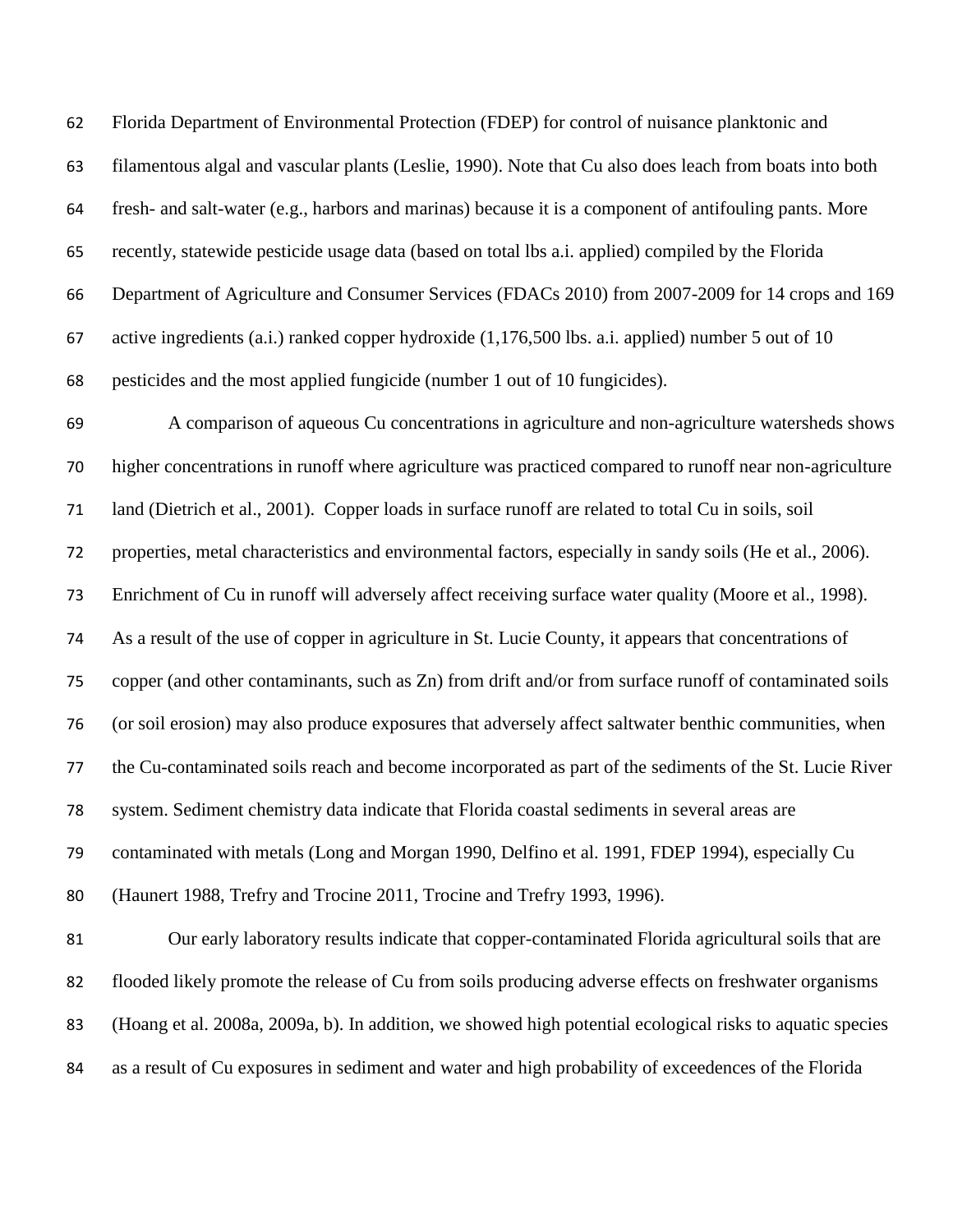Department of Environmental Protection Sediment Quality Assessment Guideline values for the

Threshold Effect Concentration and the Probable Effect Concentration (FDEP SQAGs TECs and PECs)

for Cu (FDEP 2003) in the St. Lucie River (Schuler et al. 2008). More recently, Carriger and Rand 2013

(in press) also showed high ecological risks of Cu in this system to aquatic organisms. The objectives of

the present study are to conduct whole sediment toxicity studies with the clam (*Mercenaria mercenaria*)

and the benthic amphipod (*Ampelisca abdita*) exposed to field-collected sediment samples from the St.

Lucie River to evaluate uptake (bioconcentration) and toxicity of Cu and Zn.

## **Materials and Methods**

94 Sediments used in the present study  $(n=7; 6 \text{ test and } 1 \text{ reference site})$  were collected by the

National Oceanic and Atmospheric Administration (NOAA) from the St. Lucie River, south Florida,

USA and transferred to the Ecotoxicology and Risk Assessment Laboratory (ERAL) of Florida

International University on April 5-7, 2011 for toxicity testing (Figure 1). ERAL is a NELAC-

accredited laboratory facility for fresh- and salt-water toxicity testing. Sediment samples were labeled

NOA2581 (reference site in the South Fork of the SLE) along with six test sites as NOA2569,

NOA2334, NOA2640, NOA2639, NOA 2333, and NOA2570 (sites in the North Fork of the SLE). Prior

to aquatic testing, sediments were physically characterized and background concentrations of metals and

organic pollutants were analyzed. The sediments were also analyzed for acid volatile sulfide (AVS) and

simultaneously extracted metals (SEM). Using the AVS/SEM ratio, we can predict the bioavailability of

104 metals ( $\frac{\text{Berry et al. }1996}{\text{Ber al. }1996}$ ).

 Two separate types of studies were conducted with the 7 field-collected sediment samples to evaluate mortality, growth and accumulation; one study with the tube-dwelling amphipod (*A. abdita*), which is a common standard saltwater benthic test species used for whole-sediment toxicity and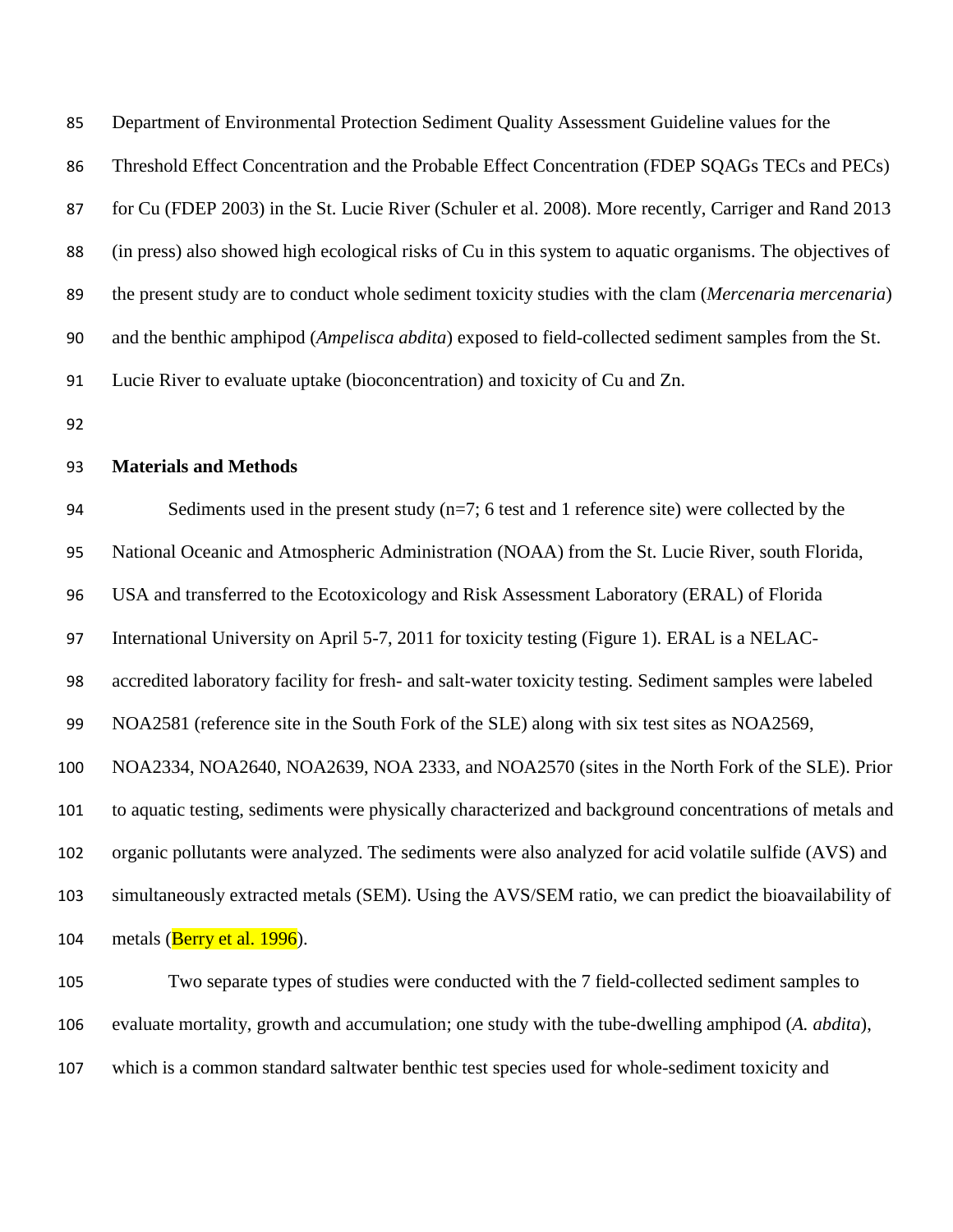bioaccumulation tests and one study with the hard shell clam (*M. mercenaria*) which is a native species in the St. Lucie system. Exposures to the field-collected sediments in both studies were in a flow- through water system to ensure consistent water quality conditions (e.g., low ammonia concentrations). Flow-through systems were calibrated prior to testing to ensure correct water placements in test chambers over each 24-hour time period. Saltwater for the flow-through system was obtained from a saltwater well (with Biscayne Bay water) which was air-sparged, carbon-filtered and UV-sterilized with a salinity of 31ppt and a pH of 8.0-8.5.

 Toxicity tests with *A. abdita* were 10 days in duration and were conducted according to the methods for measuring the toxicity and bioaccumulation of sediment-associated contaminants with marine invertebrates (U.S. EPA. 1994). *A. abdita* were obtained from a commercial supplier. An initial subsample of the *A. abdita* population was used for length and weight measurements and tissue analyses (Cu, Zn) for background data. There were 10 organisms per replicate with 8 replicates per sediment sample site. Organisms (10) were randomly distributed in each test chamber with 350ml of water and 150 ml of sediment (8 test chambers /site; 80 organisms exposed/site) in the water bath of the flow- through water system (2 test chamber water volume turnovers/24h). Water quality monitoring for the tests included salinity, ammonia and pH measurements at test initiation and at test termination. Temperature and dissolved oxygen were measured daily. Salinity, ammonia, and pH were measured using a YSI conductivity/salinity meter (YS Inc, Yellow Springs, Ohio, USA), an Accumet® Ammonia Electrode (Fisher Scientific, Pittsburgh, PA, USA), and an Accumet pH meter (Vernon Hills, Illinois, USA), respectively. Water temperature and dissolved oxygen concentrations were measured using a YSI dissolved oxygen meter (YS Inc., Yellow Springs, Ohio, USA). Mortality of *A. abdita* was measured at test termination along with growth (dry weight and length) of surviving organisms. The quality criterion for control survival was 80%. Tissue concentrations (whole body) of Cu and Zn were measured at test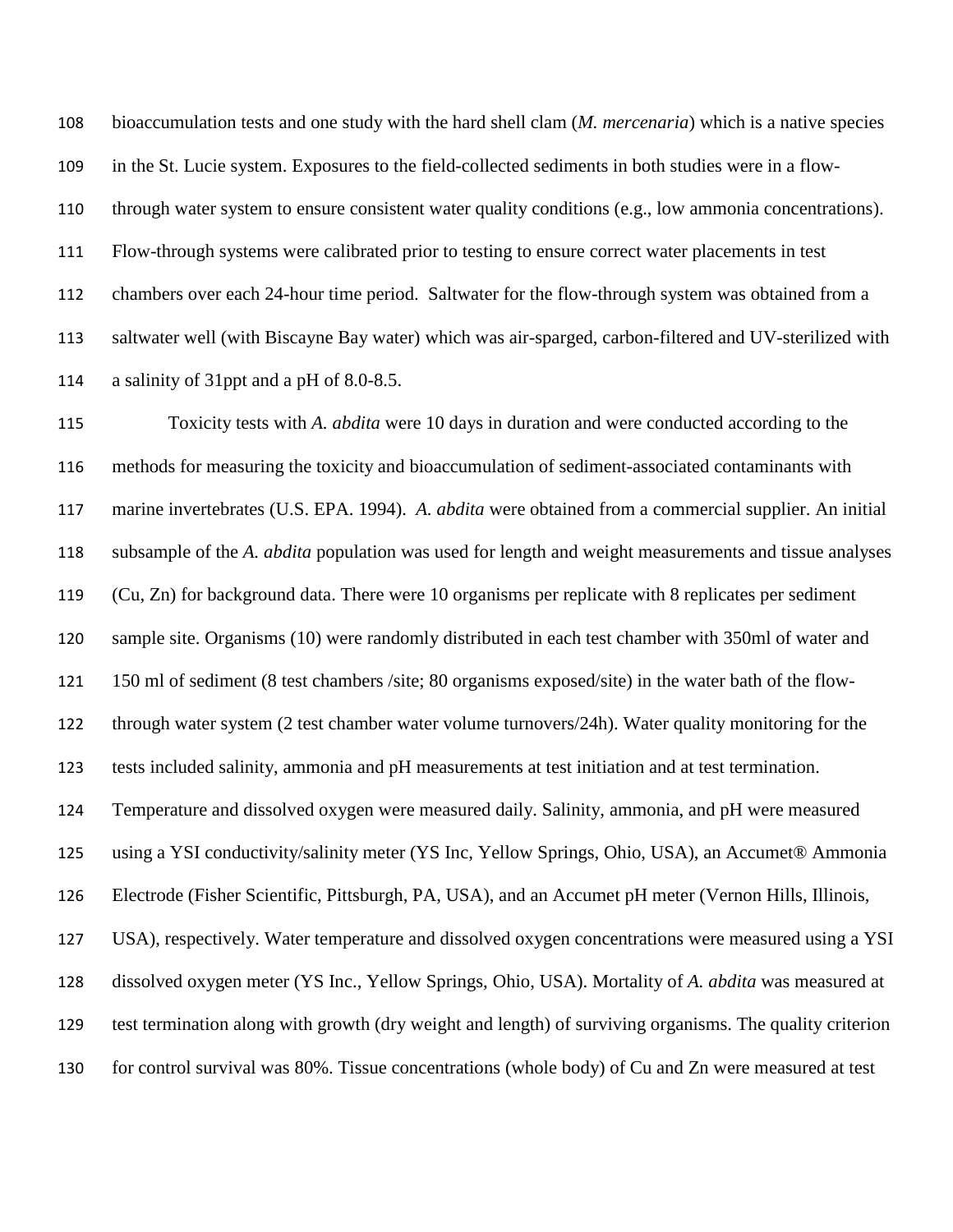initiation and again at test termination. To increase the detection limits for Cu and Zn, surviving

132 organisms from all replicates were combined for each treatment and digested with HNO<sub>3</sub> acid using a

Hotblock and based on the U.S. EPA Method 3050B (U.S. EPA 1996a) for tissue Cu and Zn analyses.

Analysis of Cu, Zn, and other minerals were conducted with an inductively coupled plasma

spectrometer (Thermo Scientific Inc. 5225 Verona Road, Madison, WI 53711).

 In addition, a 28-day bioconcentration study was conducted similarly to U.S. EPA Ecological Effects Test Guidelines (U.S. EPA, 1996b) except that sediment was the source of the contaminants (not water exposure). The hard shell clam (*M. mercenaria*), an economically important native species in the SLR system was the test species and only a 28-day uptake phase (without a depuration phase) was used. *M. mercenaria* juveniles were obtained from a commercial supplier. An initial subsample of the *M. mercenaria* juvenile population was used for weight measurements and tissue analyses of Cu and zinc. There were 50 organisms per replicate with 2 replicates per sediment sample site used. Organisms (50) were randomly distributed to an 18L test chamber with 12L of water and 3-4 cm of sediment (2 test chambers /site; 100 organisms exposed/site) in a flow-through water system (4 tank water volume turnovers/24h). Water quality monitoring for the test included salinity, conductivity, and pH measurements for the first 3 days, daily and again at the end of the test. Temperature and dissolved oxygen were measured daily. Mortality was measured on days 3, 7, 14, 21 and 28. Tissue samples (n=4) were also collected and measured on days 3, 7, 14, 21 and 28 of surviving organisms for Cu and Zn. The quality criterion for control survival was 80%. Overlying and porewater samples were also collected when the tissue samples were collected for analyses of Cu, Zn and dissolved organic carbon 151 (DOC). Porewater was collected by centrifuging the sediments at  $2500g$  and  $4^\circ$  for 30 minutes (Ankley et al. 1991). The samples were filtered with 0.45 µm filters prior to analysis. DOC was analyzed with a Shimadzu TOC-5000 (Shimadzu Scientific Instruments, Columbia, MD, USA). Measurement of water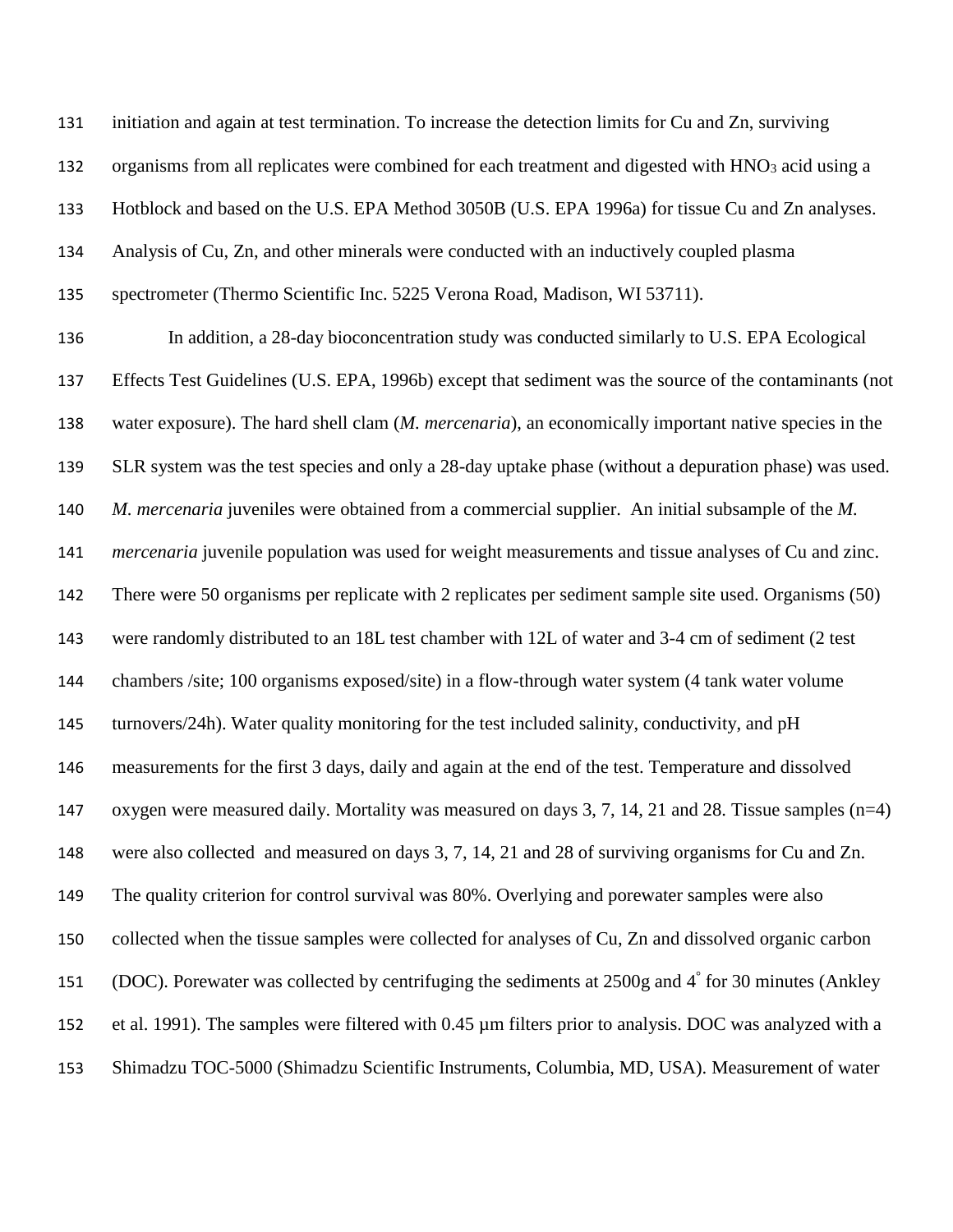quality and tissue Cu and Zn concentrations were conducted as described for the *A. abdita* test above. Digestion of sediment, clam, and amphipod samples for analysis of Cu and Zn were conducted at Loyola University Chicago.

 At the end of the study, survival, dry weights, Cu and Zn tissue concentrations were analyzed to determine whether there were statistically significant (*p*<0.05) treatment-related effects (responses) of the test substance. The ANOVA F-test was used to test the null hypothesis; that the effects of all sediments including the reference sediment are the same. Tissue Cu and Zn concentrations at the end of the tests or at time intervals during the test (*M. mercenaria* test only) were compared with initial Cu and Zn concentrations (background) using Dunnett's procedure. Multiple correlations between dry weight, tissue Cu and Zn concentrations, sediment Cu and Zn concentrations were conducted to determine cause-effects (response) relationship. All statistical analysis was conducted using SAS (version 9.2).

#### **Results and discussion**

#### *Sediment characteristics and chemistry*

 Characteristics of the sediments are shown in Table 1. In general, the cation exchange capacity was high which suggests that the sediments have high potential to retain metals. Results of AVS and total SEM are shown in Table 1. AVS for sediments NOA2333, NOA2334, NOA2569 and NOA2570 were below the detection limits. The total SEM/AVS ratios for these sediments were estimated based on the detection limits of AVS for those samples. The ratio of total SEM/AVS for all sediments was greater than 1 which suggests that metals in the sediments are more bioavailable to benthic organisms (Ankley et al.1996, McGrath et al. 2002).

 Concentrations of metals and minerals in the sediments from the sites are shown in Table 2a. Concentrations of the metals and minerals varied from site to site. Among the toxic metals, Cu and Zn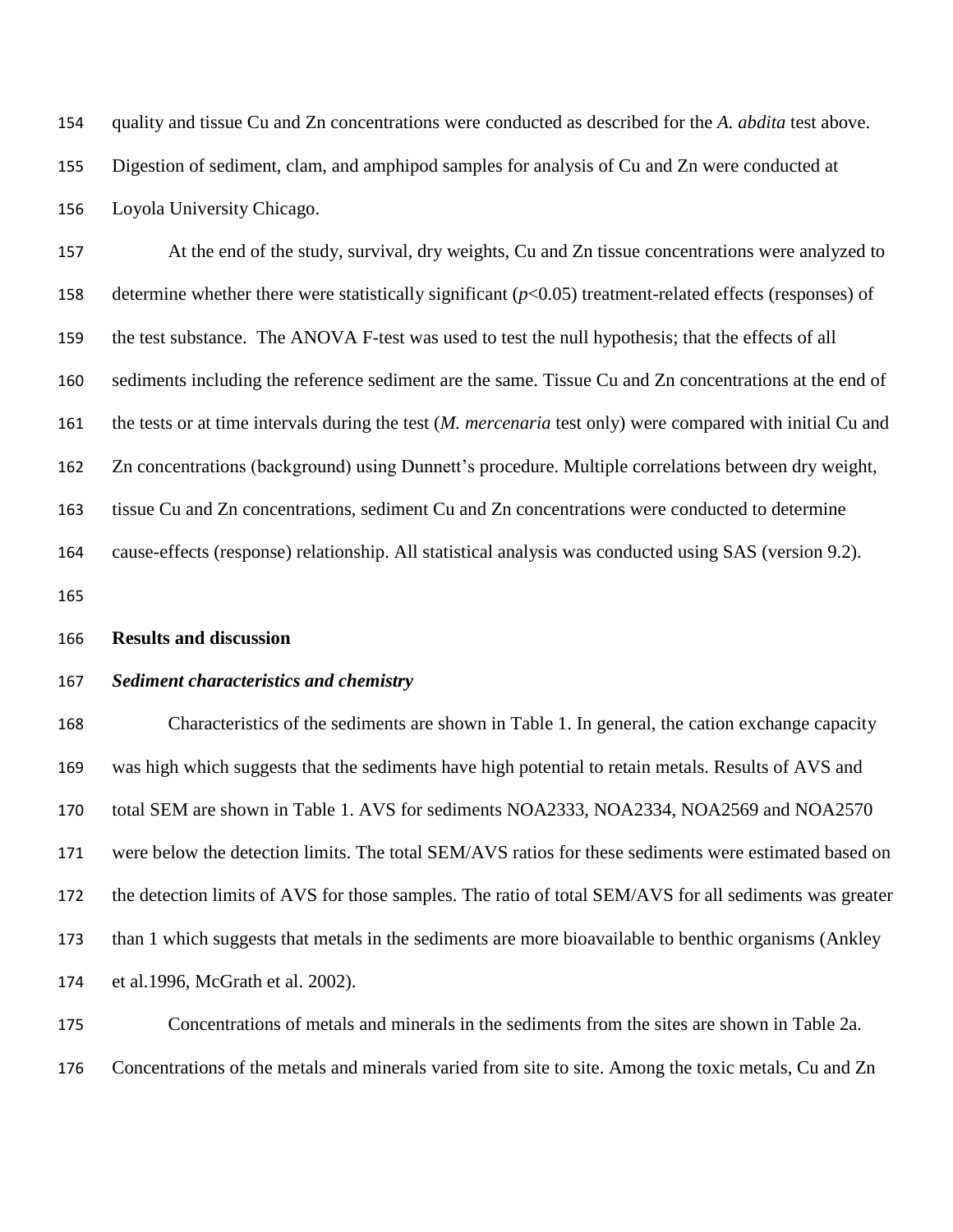| 177 | were of most concern because concentrations of both metals exceeded (with Cu 6 out of 7 sediments;           |
|-----|--------------------------------------------------------------------------------------------------------------|
| 178 | with Zn 5 out of 7 sediments) the sediment quality assessment guideline (SQAGs) threshold effect             |
| 179 | levels (TELs) for coastal and marine waters set by the Florida Department of Environmental Protection        |
| 180 | (FDEP) for Cu (18.7 mg/kg) and Zn (124 mg/kg, dw) (MacDonald et al.1996). Cu concentrations of the           |
| 181 | 6 sediments also exceeded the informal quick screening marine sediment value (effect range low (ERL)         |
| 182 | concentration = $34 \text{ mg/kg}$ ) used for the NOAA SQuiRTs (Buchman, 1999; Long et al. 1995). Zn         |
| 183 | concentrations were equal to or greater than the ERL (150 mg/kg) for 3 sediments. Neither copper nor         |
| 184 | zinc concentrations exceeded the NOAA SQuiRTs ERM (effects range median) values which are                    |
| 185 | representative of concentrations above which effects frequently occur (Cu ERM = $270 \text{ mg/kg}$ ; Zn ERM |
| 186 | $=$ 410 mg/kg). Concentrations of the other toxic metals (e.g., As, Cd, Cr, Ni, Pb) in the sediments were    |
| 187 | not detected or were less than the FDEP TEC SQAGs and the NOAA SQuiRTs ERLs. In a sediment                   |
| 188 | survey in 1982 from the St. Lucie Estuary (SLE) the mean concentration of Cu and Zn were 41                  |
| 189 | (maximum: 229 mg/kg) and 67 (maximum: 235 mg/kg) mg/kg, respectively (Haunert, 1988). Metal                  |
| 190 | concentrations were related to particle size and organic content; as the quantity of clay- and silt-sized    |
| 191 | particles increased the concentrations of these metals increased. The sediment in the central part of the    |
| 192 | North Fork of the SLE had the highest concentrations of organic material with the highest                    |
| 193 | concentrations of metals. In 1992, a sediment survey in the Indian River Lagoon, system also showed          |
| 194 | high concentrations of Cu above background in sediments and clams (Trocine and Trefry, 1993, 1996).          |
| 195 | In a follow-up sediment survey in 2006-2007, the mean concentrations of Cu (44mg/kg; maximum: 162            |
| 196 | mg/kg) and Zn (95 mg/kg; maximum: 231 mg/kg) increased from the 1992 survey (Trefry and Trocine,             |
| 197 | 2011).                                                                                                       |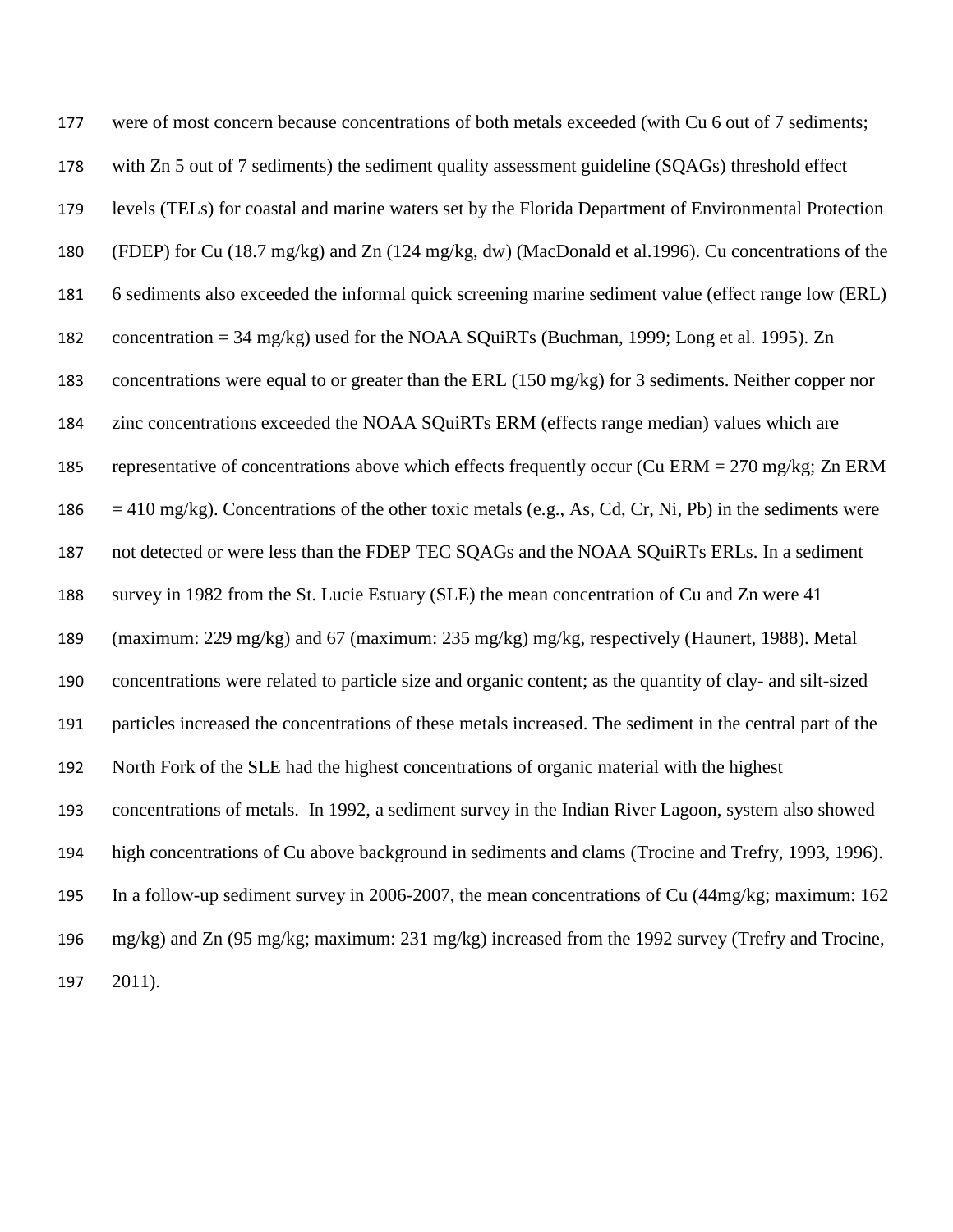Minimal concentrations of chlorinated organic pollutants were detected in the sediments (7) from the sites except for DDT metabolites (e.g., p,p-DDD) (Table 2b). The total concentrations of DDTs in 3 out of the 7 sediments were higher than the NOAA SQuiRTs ERL concentration (1.58 mg/kg, dw). At the end of the *M. mercenaria* bioconcentration study, sediments samples were collected for Cu and Zn analysis. In general, Zn and Cu concentrations at the beginning (day 0) and the end (day 28) of the study were not significantly different except for NOA 2581 and 2639, Cu and Zn concentrations at the end of the study appeared to be higher than those at the beginning (Table 3). This result indicates that Cu and Zn did not desorb to the overlying water. The high percent of silt, clay, and organic matter in the sediments explains why little Cu and Zn release occur during the study. Zn and Cu concentrations in the sediments were also significantly correlated, revealing that Zn and Cu would come from the same source.

## *Water quality and chemistry*

 Water quality conditions for both studies were within U.S. EPA test guideline requirements. For the *A. abdita* test, the 10-d average temperature, DO, pH, and salinity of the overlying water during the 213 test were  $21 \pm 1^\circ$  C,  $7.1 \pm 1.2$  mg/L,  $8.26 \pm 0.07$ , and  $30 \pm 1$  ppt, respectively. Ammonia concentration 214 ranged from 0.4 to 1 mg/L which were less than the U.S. EPA criteria at a pH of 8.26 (3.4 mg/L). 215 Concentrations of dissolved Cu in the overlying and pore water were at the background level (6 µg/L Cu in saltwater used for testing). Concentration of dissolved Zn in the overlying and pore waters ranged 217 from the background level (6  $\mu$ g/L Zn) to 33 $\mu$ g/L Zn. These results may be explained by the high percent of silt, clay, and organic matter in the sediments, resulting in negligible desorption of Cu and Zn from the sediments to water. These results also suggest low bioavailability of Cu and Zn in pore water. Concentrations of dissolved organic matter in the overlying water were low (< 5mg/L). For the *M.*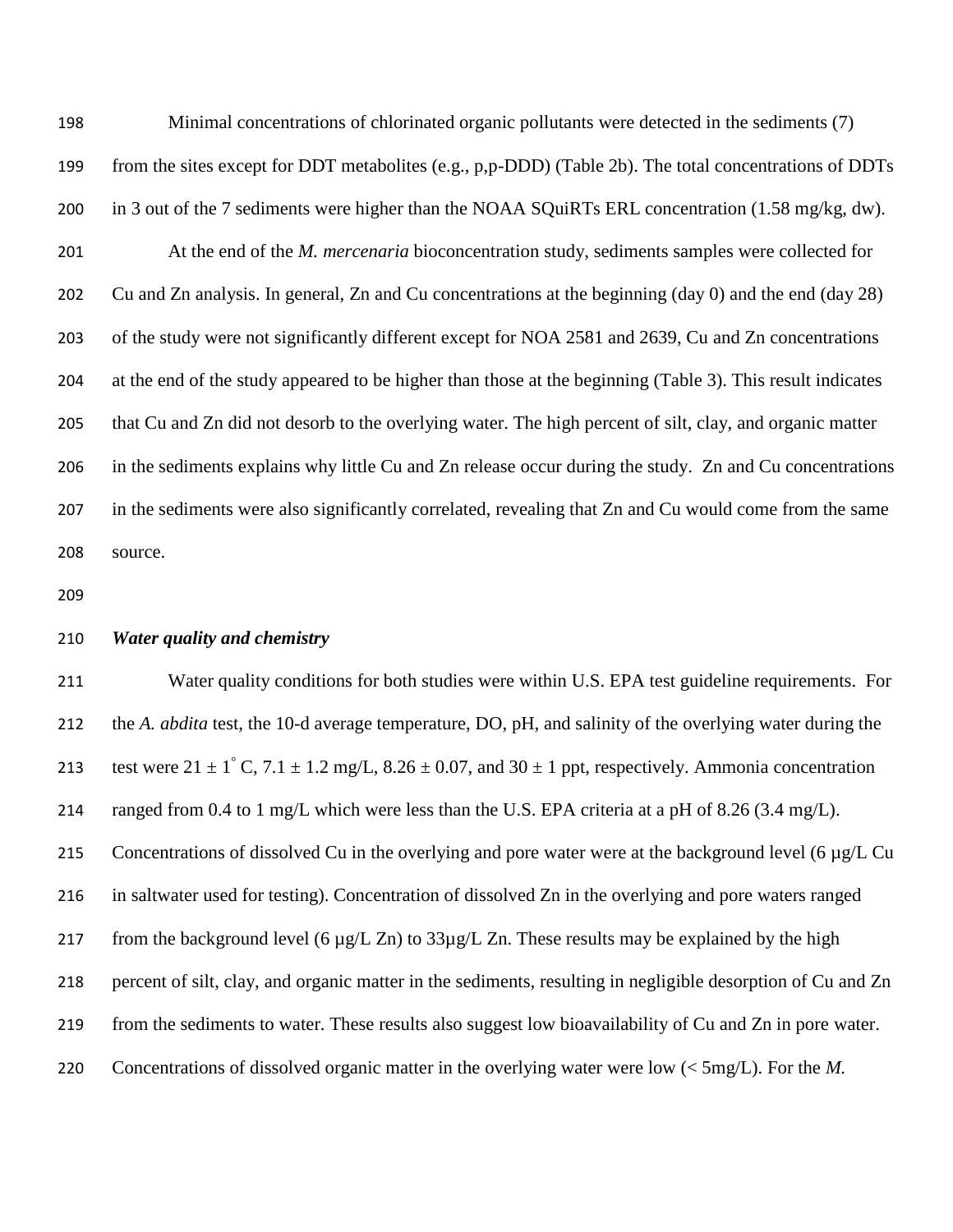*mercenaria* study, the 28-d average temperature, DO, pH, and salinity of the overlying water were 24  $\pm$ 222 0.1° C,  $6.6 \pm 0.2$  mg/L,  $8.24 \pm 0.11$ , and  $30 \pm 1$  ppt, respectively. Similar to the *A. abdita* study, concentrations of dissolved Cu and Zn in the overlying and pore water were at the background levels, suggesting low Cu and Zn bioavailability. Concentrations of DOM in the overlying water were also low  $(<\rm 4mg/L)$ .

# *Effects on survival, Cu and Zn uptake, and growth*

 Since concentrations of Cu and Zn exceeded both the Florida sediment quality guidelines and the NOAA SQuiRTs and the other toxic metals (e.g., As, Cd, Cr, Ni, Pb) were below these numerical values, the discussion in this section considers only Cu and Zn. Results of organism survival are shown in Table 4. Mortality of *A. abdita* and *M. mercenaria* ranged from 14% (NOA2333) to 28% (NOA2581) and 0% (NOA2639, NOA2570) to 4% (NOA2569), respectively. In general, there was no significant difference between mortality of the tested organisms for the field-collected reference and contaminated sediments. Although the results of SEM and AVS indicate metal bioavailability, the high organic matter content in the sediments most likely decreased Cu and Zn bioavailability and toxicity. No mortality was reported in a similar study conducted by Rule (1985) with *M. mercenaria* and sediments collected from the Port of Hampton Roads, Virginia which had similar total sediment concentration of Zn, Pb, Ni, and 238 Cu  $(3 \mu \text{mol/g})$  compared to the present study.

Concentrations of Cu and Zn in *M. mercenaria* tissue ranged from 9 (background) to 35 mg/kg

dw and 102 (background) to 271 mg/kg dw, respectively (Table 5). In general, Cu and Zn

concentrations in *M. mercenaria* tissue were higher on days 3 through 28 than the background

concentrations (day 0). In addition, sediment Cu and Zn concentrations were positively correlated with

tissue Cu and Zn concentrations (Table 9). These results indicate that *M. mercenaria* accumulated Zn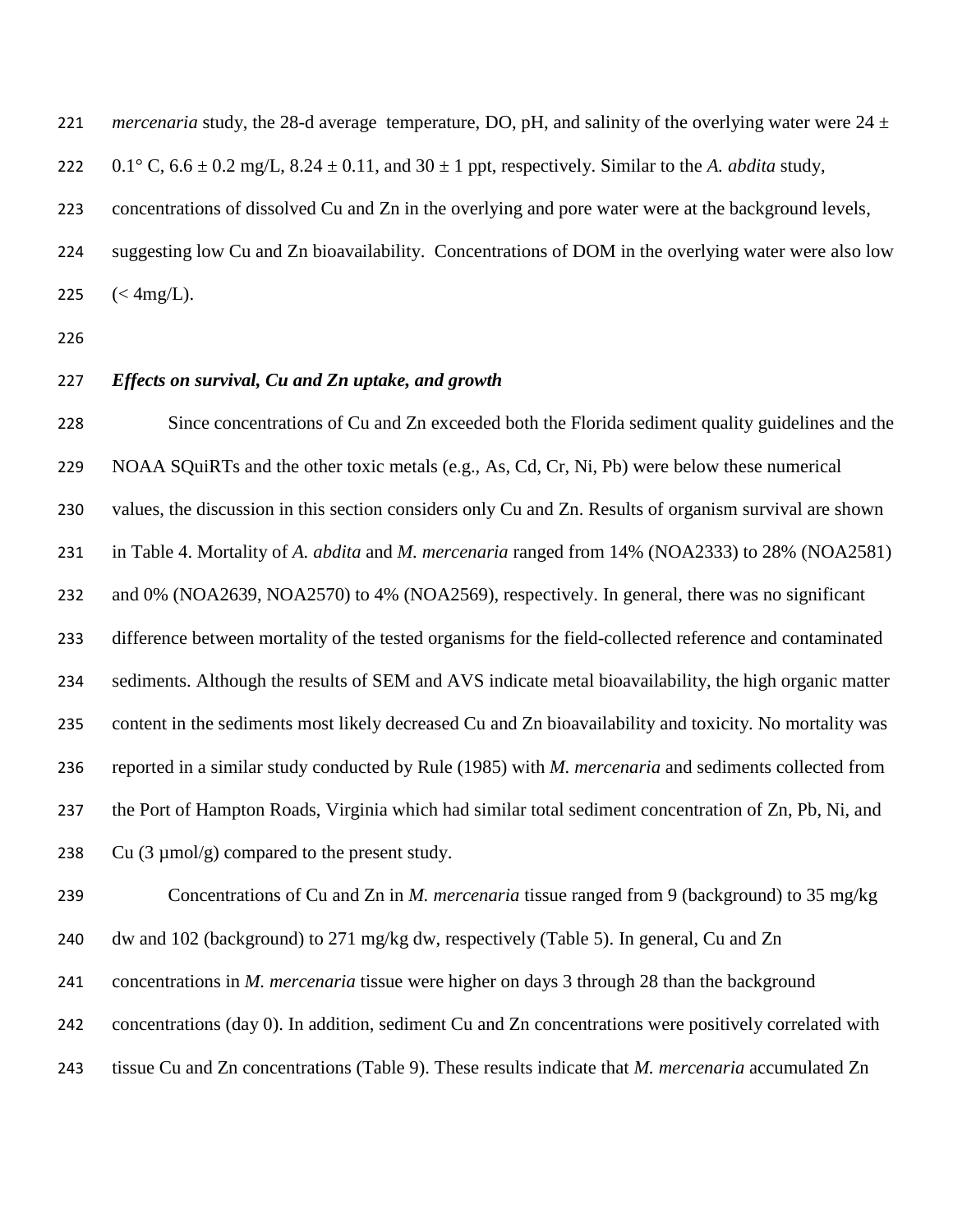and Cu from the sediments. As discussed above, results of the sediment chemistry (e.g., total SEM/AVS > 1) indicate metal bioavailability. This might explain the Cu and Zn accumulation in *M. mercenaria*. Rule (1985) also found that *M. mercenaria* accumulated Zn from the sediments which had a similar Zn sediment concentration to the present study. However, Zn accumulation by *M. mercenaria* in the Rule (1985) study was approximately half the Zn accumulation in the present study but Zn bioavailability in 249 the present study was higher than in the Rule (1985) study.

 Cu and Zn concentrations in *M. mercenaria* tissue in the present study did not increase over time. This is in contrast with our earlier studies with freshwater Florida apple snails (*Pomacea paludosa*) where apple snails accumulated Cu from sediment overtime (Hoang et al. 2008b, Hoang et al. 2011). Cu and Zn concentrations in *M. mercenaria* shell were also below the detection limits but in general, negligible Cu and Zn concentrations were detected in apple snail shells as well (Hoang et al. 2008b). Zn and Cu concentrations in *A. abdita* varied from site to site and ranged from 111 (NOA2569) to 355 mg/kg dw (NOA2581) and 65 (background) to 364 mg/kg dw (NOA2570), respectively (Table 6). In general, Cu concentrations in *A. abdita* were higher at the end of the study than at the beginning of the study for all sites. There was a positive correlation between the *A. abdita* tissue Cu concentration and sediment Cu concentration (Table 10). Results of the present study indicate that *A. abdita* accumulated Cu from the sediments during the 10 day study. Results of the sediment chemistry suggest Cu bioavailability and therefore explain the Cu accumulation in *A. abdita*. The final tissue results obtained for *A. abdita* in the present study were similar to the tissue Cu concentrations found in our earlier 10 day study with the freshwater benthic amphipod, *Hyalella azteca* exposed to Cu-contaminated soils from citrus agricultural sites near the St. Lucie watershed (Hoang et al. 2009b). Hoang et al. 2009b showed that Cu tissue (whole body) concentrations ranged from 128 to 294mg/kg after 10 days exposure when initial Cu soil concentrations ranged from 5-234 mg/kg from these citrus agricultural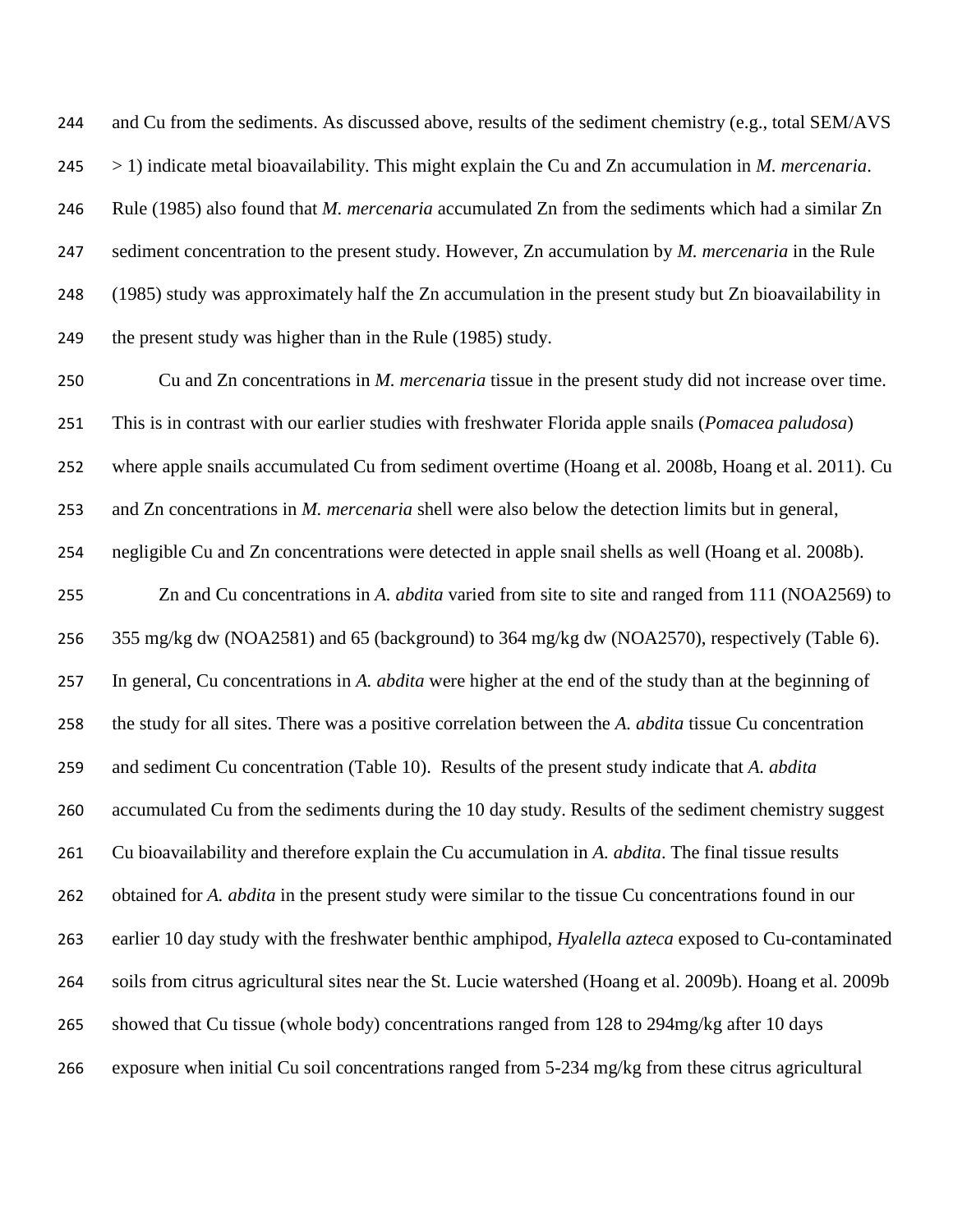sites. Note that in this *A. abdita* study, Cu tissue concentrations were up to 6 times the initial Cu tissue concentrations following only 10 days of exposure and similar to the response of the freshwater amphipod, *H. azteca* following 10 day exposures. Furthermore, the tissue results for both freshwater and saltwater benthic species, following exposures to Cu in sediment, raise some interesting issues for burrowing and tube dwelling in faunal benthic species which have habitats in close contact with sediment (pore water) for part or most of their life cycle. The influence on Cu uptake in these benthic species on upper trophic level diets and species has not been extensively investigated.

 Also note that accumulated metal within and between invertebrate taxa, vary considerably, even in the absence of anthropogenic pollution (Rainbow, 2002). For trace metals like zinc and copper, which play essential roles in metabolism of most invertebrate, the quantity necessary to perform these functions may also vary widely within and between invertebrate taxa. For aquatic organisms used in toxicity tests, it is also critical to know the background holding, culture and water quality conditions because if test organisms are obtained from different aquaculture sources the trace metal concentrations in their tissues and organs may be different and will obviously reflect prior water quality and diet they were exposed to. Background tissue concentrations (day 0) of zinc (Table 6) for *A. abdita* were as high as concentrations at the end of the 10d treatment and therefore precluded any comparisons of zinc tissue concentrations. In addition, to being cautious when obtaining organisms from aquaculture sources for aquatic toxicity testing, the use of field-collected species requires even greater awareness for use in toxicity testing especially for the evaluation of hazards and risks.

 The dry weight of *M. mercenaria* and *A. abdita* are shown in Tables 7 and 8, respectively. Dry weight of *M. mercenaria* shell, tissue, and whole body from days 0-28 ranged from 194 to 355 mg/organism, 5 to 8 mg/organism, and 198 to 552 mg/organism, respectively. In general, dry weight was not affected by sediment exposure up to day 21. However, there was a slight negative correlation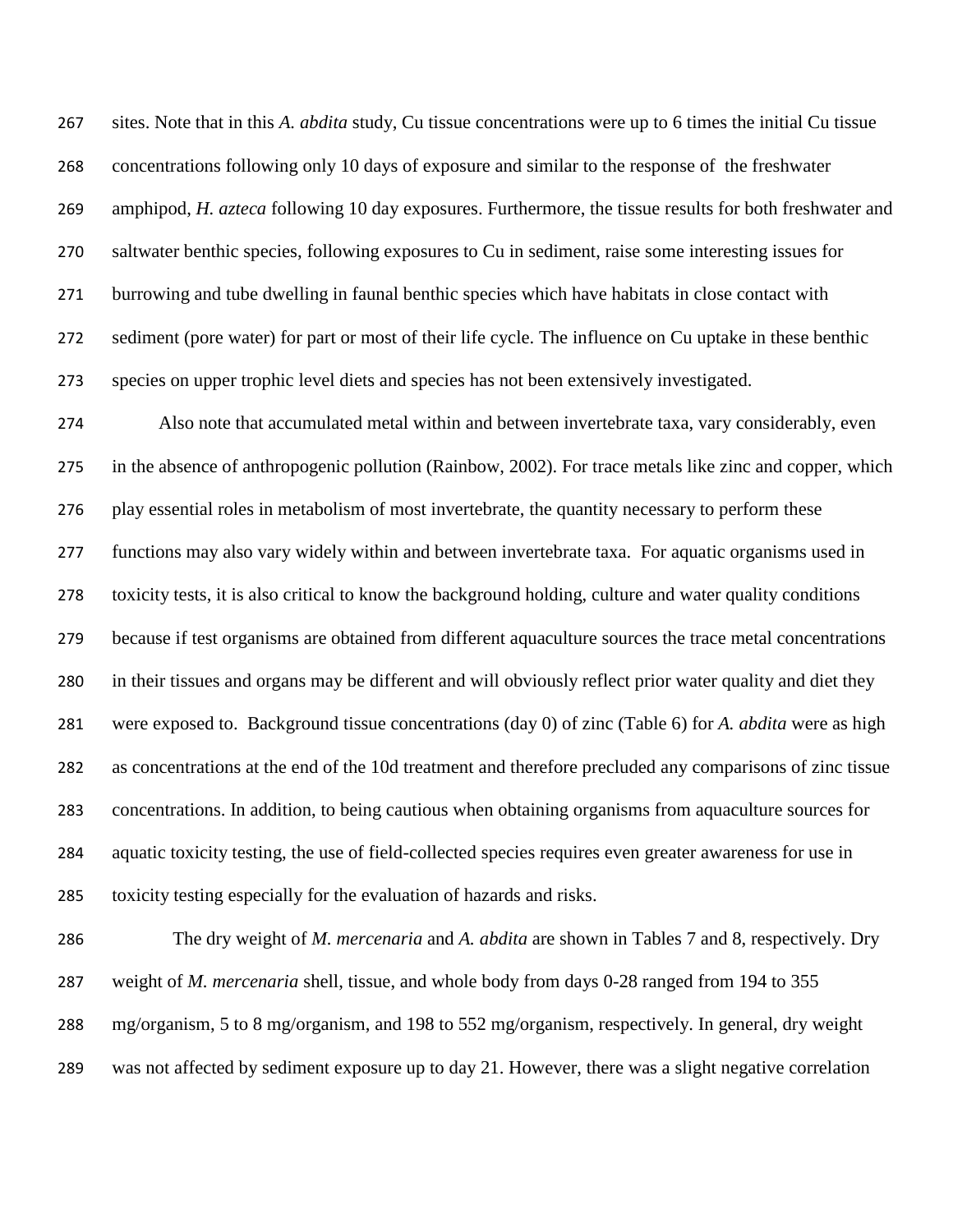between *M. mercenaria* tissue weight and Cu and Zn concentrations in the sediments at the end of the study (day 28) (Table 9). This suggests that Cu and Zn concentrations in the sediments may have started to produce an effect on *M. mercenaria* growth (as measured by dry weight) after 28 days exposure and that in the experimental design the uptake (exposure) phase was too short and it should have been extended. Clams that live in these sediments will be continuously exposed to Cu and Zn for most of their life cycle in the in the St. Lucie system, with little time for depuration and recovery, hence the effect might be greater. Results of the present study thus raise concern about the population dynamics of bivalves in the St. Lucie ecosystem.

 The St. Lucie estuarine ecosystem has been documented as a Cu-contaminated system for decades (Long and Morgan 1990, Delfino et al. 1991, FDEP 1994). The cause of Cu contamination is likely due to Cu release from the sandy soils of nearby citrus agriculture farms through surface runoff. Cu will continuously be used in citrus agriculture, with a long season of application thus increasing the Cu load and release from soils into runoff water, adding more Cu into the St. Lucie estuary and the Everglades ecosystems (Hoang et al. 2008a, Hoang et al. 2009a). This is also based on an exposure analyses of copper concentrations in water and sediment in south Florida aquatic systems for over 15 years from 1990-2008, which shows high Cu concentrations in aquatic systems and potential risks to mollusks in the North and South forks of the SLR and in the SLE (Carriger and Rand, in press).

 Dry weight of *A. abdita* was negatively correlated with tissue Cu concentration (Table 10). This suggests that tissue Cu concentrations affected *A. abdita's* growth. Since water concentrations of Cu and Zn were at typical background levels, the effects of Cu and Zn on *M. mercenaria* tissue weight and *A. abdita* weight would be due to exposure via sediment ingestion. Furthermore, tissue Cu and Zn concentrations were correlated with both sediment Cu and Zn concentrations, suggesting that Cu and Zn simultaneously entered the organisms. Ingestion of Cu- and Zn-bound to organic matter in sediments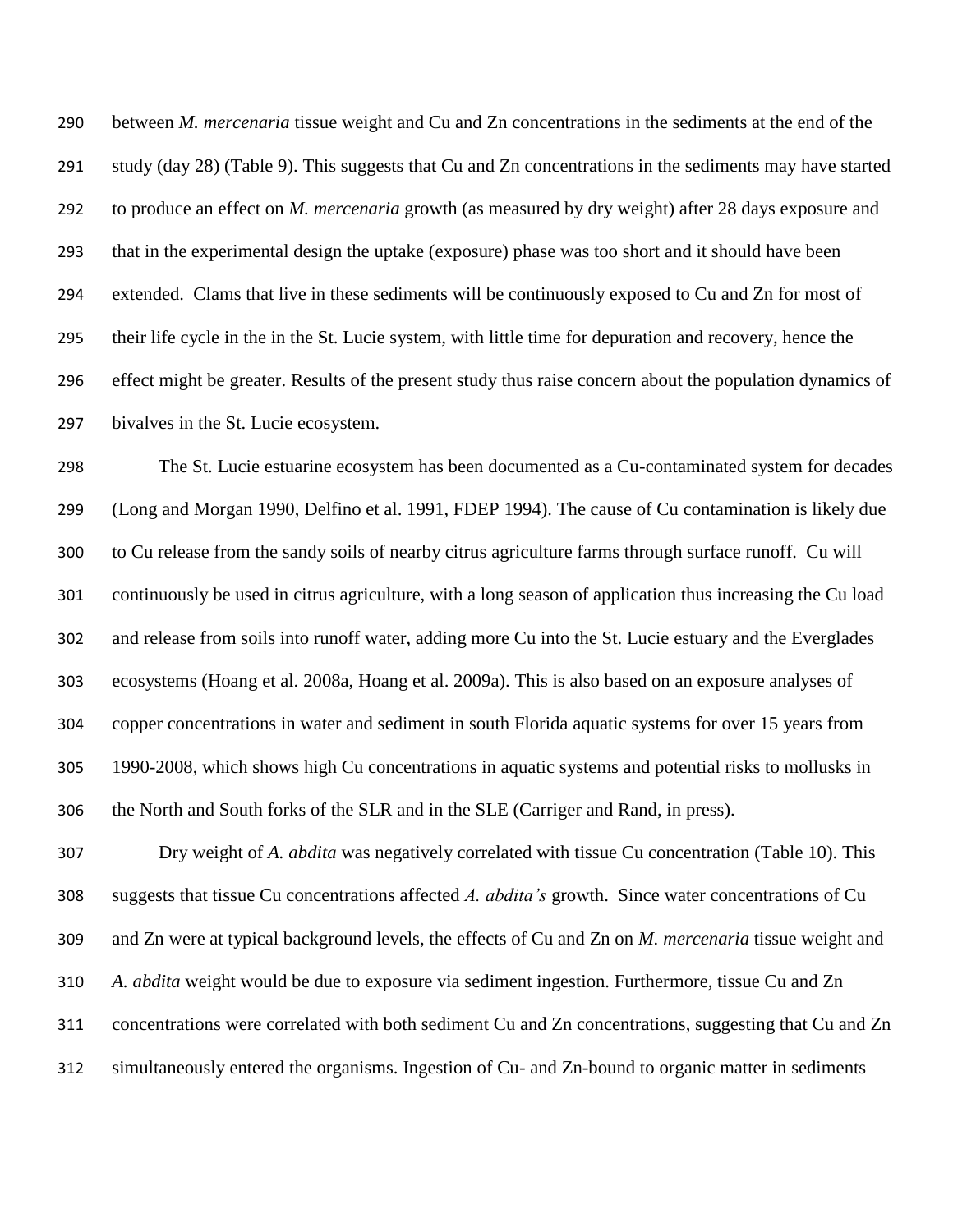was thus a major exposure route. Several studies have demonstrated that metal exposure to clams and amphipods via food and sediment ingestion was more important than pore water exposure (Eriksson and Sundelin 2002, Labreche et al. 2002, Forbes et al. 1998).

#### **Summary and conclusions**

 The present study showed that sediments collected from the St. Lucie estuarine system contained Cu and Zn concentrations that exceeded both the Florida State sediment quality criteria and NOAA SQuiRTs sediment values. The total concentration of DDTs in 3 out of the 7 sediments was also higher than the NOAA SQuiRTs sediment values. *M. mercenaria* and *A. abdita* exposed to the St. Lucie sediments resulted in Cu accumulation in *A. abdita* and Cu and Zn accumulation in *M. mercenaria*. The present study also indicated that Cu and Zn exposures via sediment ingestion were most likely an important route of exposure. However, there was no effect of the contaminated sediments on organism survival.

 Elevated Cu and Zn concentrations in the tissues and the effects on the weight of both *M. mercenaria* and *A. abdita* raise concerns for the long-term viability of invertebrate populations, for higher trophic organisms in the St. Lucie estuarine ecosystem and the population dynamics of the ecosystem because these are only two organisms that are primary food resources in the St. Lucie system which are exposed to the contaminated sediments for either part or their entire life cycles. The significance of these results can only be fully realized when studies are conducted with other organisms exposed to a greater number field-collected sediments from a larger number of sediment sites. These studies gain in importance in lieu of the continued input of these metals into the environment.

- 
-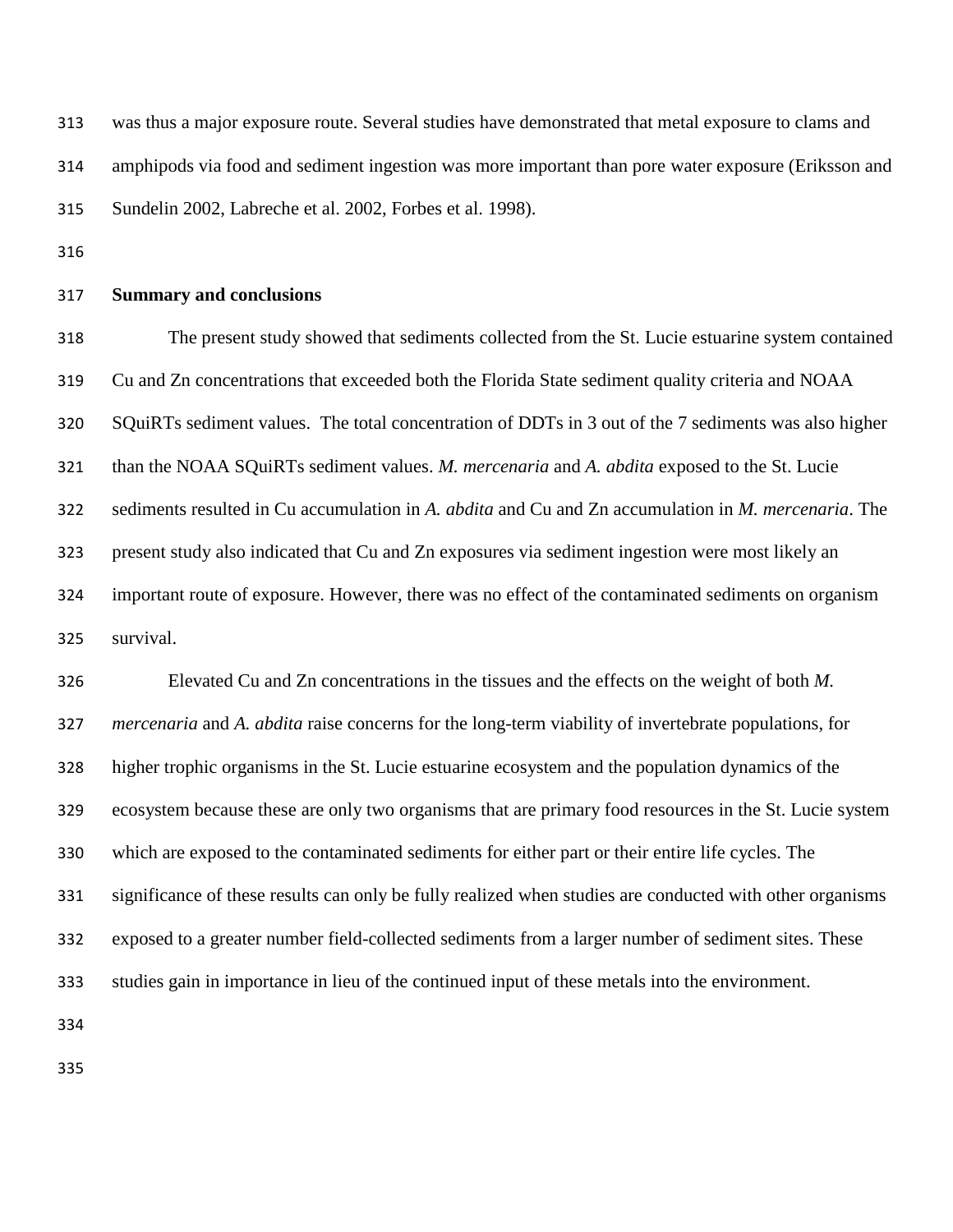**Acknowledgement** 

| 337 | We would like to thank Dr. Joan Browder-National Oceanic and Atmospheric Administration                  |
|-----|----------------------------------------------------------------------------------------------------------|
| 338 | (Miami, FL) for funding this research under contract WC133F-09-CQ-0006-"Ecological Studies of            |
| 339 | Trophic Web Species and Potential Harmful Materials found in the St. Lucie Estuarine System" with        |
| 340 | Florida International University. We are grateful to Indra Chacin Lares, Abraham Smith and Brandi        |
| 341 | Echols in the Ecotoxicology and Risk Assessment Laboratory of Florida International University for       |
| 342 | their assistance with conducting the study. This publication is SERC contribution # and ISE contribution |
| 343 | $#$ .                                                                                                    |
| 344 |                                                                                                          |
| 345 | <b>References</b>                                                                                        |
| 346 | Alva, A.K., Graham, J.H., Anderson, C.A. 1995. Soil-pH and copper effects on young Hamlin Orange         |
| 347 | Trees. Soil Science Society of America Journal 59: 481-487                                               |
| 348 | Ankley, G.T. 1991. Predicting the toxicity of bulk sediments to aquatic organisms with aqueous test      |
| 349 | fractions: Pore water vs. Elutriate. Environ. Toxtcol. Chem. 10:1359-1366                                |
| 350 | Ankley, G.T., Di Toro, D.M., Hansen, D.J., Berry, W.J., 1996. Technical basis and proposal for deriving  |
| 351 | sediment quality criteria for metals. Environ. Toxtcol. Chem. 15: 2056-2066.                             |
| 352 | Berry, W.J., Hansen, D.J., Mahony J.D., Robson, D.L., DiToro, D.M., Shipley B.P., Rogers, B.P.,          |
| 353 | Corbin J.M., Boothman, W.S. 1996. Predicting the toxicity of metal-spiked laboratory sediments           |
| 354 | using acid-volatile sulfide and interstitial water normalizations. Environ. Toxtcol. Chem. 15:2067-      |

- 2079.
- Buchman, M.F. 1999. NOAA screening quick reference tables, NOAA HAZMAT report 99-1, Seattle

WA, coastal protection and restoration division, National Oceanic and Atmospheric Administration,

12 pages.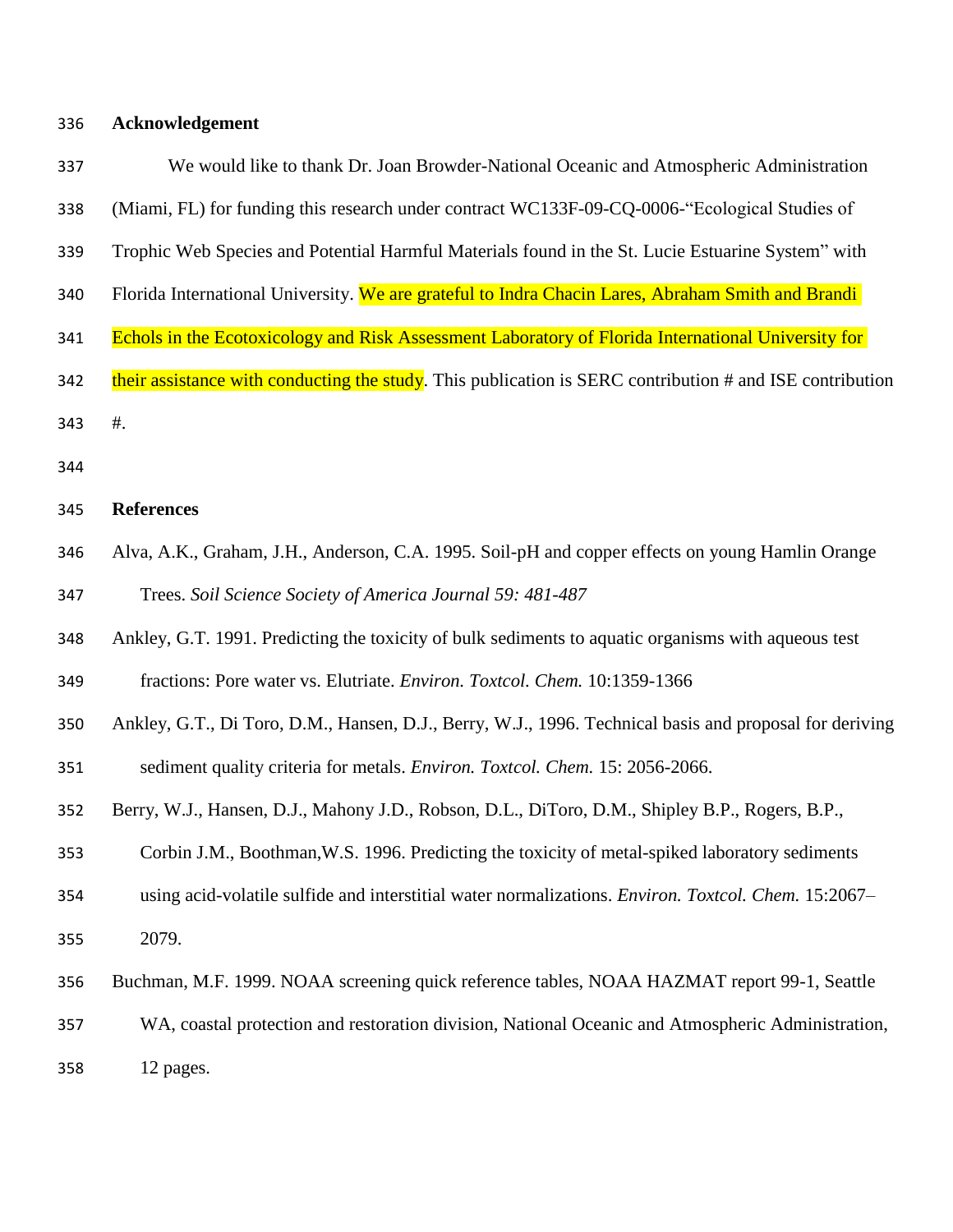| 359 | Carriger, J.F., Rand, G.M. Copper in saltwater ecosystems of South Florida: Use of probabilistic |
|-----|--------------------------------------------------------------------------------------------------|
| 360 | aquatic risk assessment methodology and application of kriging methods to determine potential    |
| 361 | systems at risk. In press.                                                                       |

- Delfino, J.J., Coates, LA., Davis, W.M., Garcia, K.L., Jacobs, M.W., Marincic, K.J., Signorella, L.L.
- 1991. Toxic Pollutants in Discharges, Ambient Waters, and Bottom Sediments, Volume I and 11,
- submitted to Florida Department of Environmental Regulation, Tallahassee, FL. University of
- Florida; Gainsville, FL.
- Dietrich, A.M., Gallagher, D.L., Klawiter, K.A. 2001. Inputs of copper-based crop protectants to coastal creeks from pasticulture runoff. *J Amer Wat Resour Assoc 37: 281-293.*
- Eriksson Wiklund, A., Sundelin, B. 2002. Bioavailability of metals to the ampiphod *Monoporeia affinis*:
- interactions with authigenic sulfides in urban brackish-water and freshwater sediments. *Environ.*
- *Toxicol. Chem. 21: 1219-1228.*
- Florida Department of Agriculture and Consumer Services (FDACS). 2010. Summary of Agricultural
- Pesticide Use in Florida: 2007-2009, October 2010. Accessed May 25, 2011.
- http://www.flaes.org/pdf/PUI\_narrative\_2010.pdf.
- Florida Department of Environmental Protection (FDEP).1994. Florida Coastal Sediment Contaminants Atlas, Tallahassee, FL: Office of the Secretary. 112 pp.
- Florida Department of Environmental Protection (FDEP). 2003. Development and evaluation of
- numerical sediment quality assessment guidelines for Florida inland waters. Report by MacDonald,
- Environmental Sciences Ltd. Technical Report.
- Forbes, T.L., Forbes, V.E., Giessing, A., Hansen, R., Kure. L.K. 1998. Relative role of pore water
- versus ingested sediment in Bioavailability of organic contaminants in marine sediments. *Environ.*
- *Toxicol. Chem.17:2453–2462.*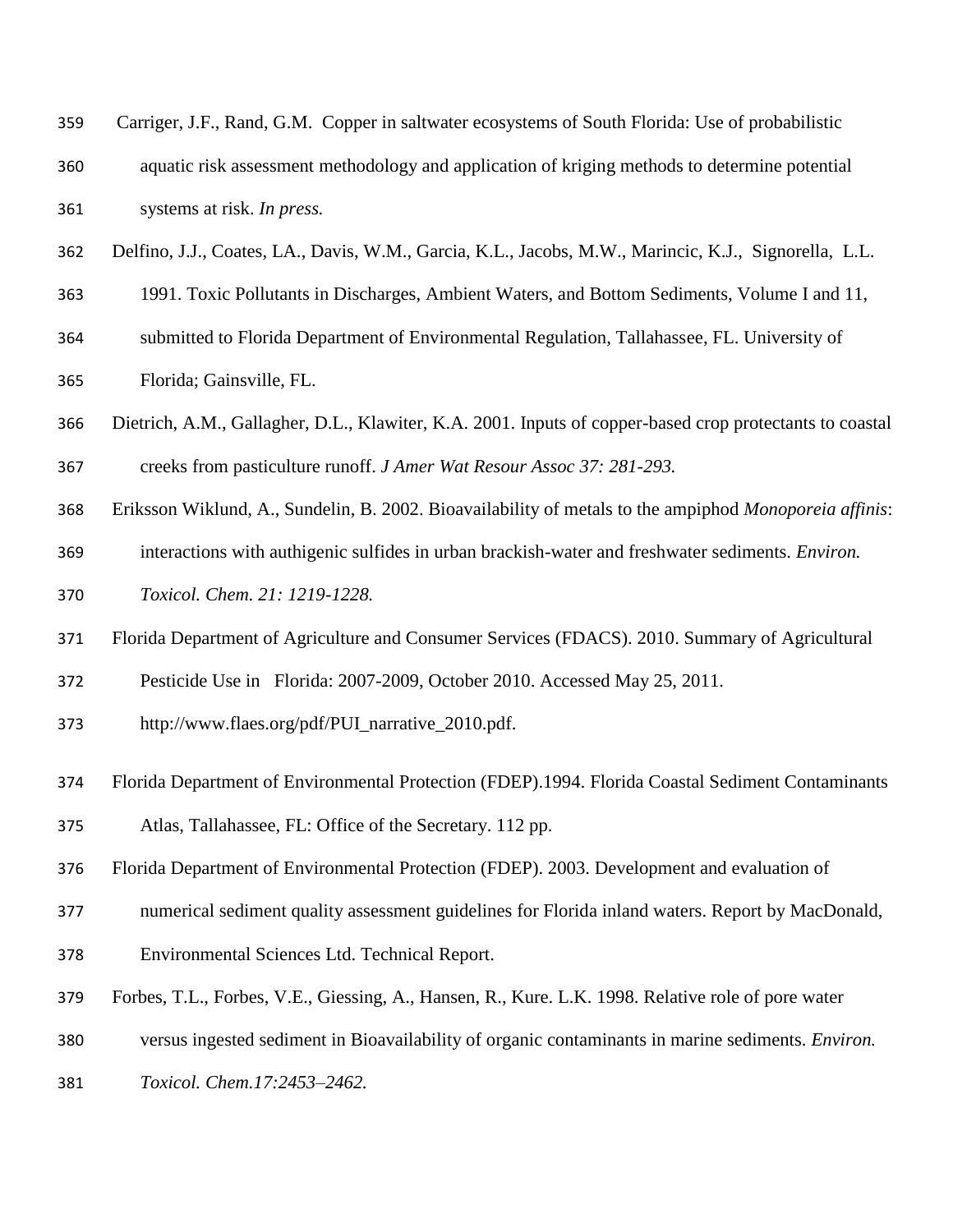- Haunert, D.E. 1988. Sediment characteristics and toxic substances in the St. Lucie estuary, Florida.
- Technical publication 88-10. Environmental sciences Division, resource Planning Department,
- South Florida Water Management District. 42pp.
- He, Z.L., Zhang, M., Yang, X.E., Stoffella, P.J., 2006. Release behavior of copper and zinc from sandy soils. *Soil Science Society of America Journal 70, 1699-1707*.
- Hoang, T. C., Rogevich, E. C., Rand, G. M., Gardinali, P. R., Frakes, R. A., & Bargar, T. A. 2008a.
- Copper desorption in flooded agricultural soils and toxicity to the Florida apple snail (*Pomacea paludosa*): implications in Everglades restoration. *Environ. Pollut, 154: 338–347.*
- Hoang, T. C., Rogevich, E. C., Rand, G. M., Frakes, R. A. 2008b. Copper uptake and depuration by
- juvenile and adult Florida apple snails (*Pomacea paludosa*). *Ecotoxicology, 17:605– 615.*
- Hoang, T.C., Schuler, L.J., Rogevich, E.C., Bachman, P.M., Rand, G.M., Frakes, R.A. 2009a. Copper
- Release, Speciation, and Toxicity Following Multiple Floodings of Copper Enriched Agriculture
- Soils: Implications in Everglades Restoration. *Wat. Air. Soil Pollut.199, 79-93.*
- Hoang, T.C., Schuler, L.J., Rand, G.M. 2009b. Effects of Copper in Flooded Florida Agricultural Soils on *Hyalella azteca*. *Arch. Environ. Contam. Toxicol. 56: 459-467.*
- Hoang, T.C., Pryor, R.L., Rand, G.M., Frakes, R.A. 2011. Bioaccumulation and toxicity of copper in outdoor freshwater microcosms. *Ecotoxicol. Environ. Saf. 74: 1011-1020.*
- Labrech, T.M.C., Dietrich, A.M., Gallagher D.L., Shepherd, N. 2002. Copper toxicity to larval
- *Mercenaria mercenaria* (hard clam). *Environ. Toxicol. Chem. 21:760-761.*
- Leslie, A.J., 1990. Aquatic Use of Copper-based Herbicides in Florida. Bureau of Aquatic Plant
- Management, Florida Department of Natural Resources, Tallahassee, FL. 1e14.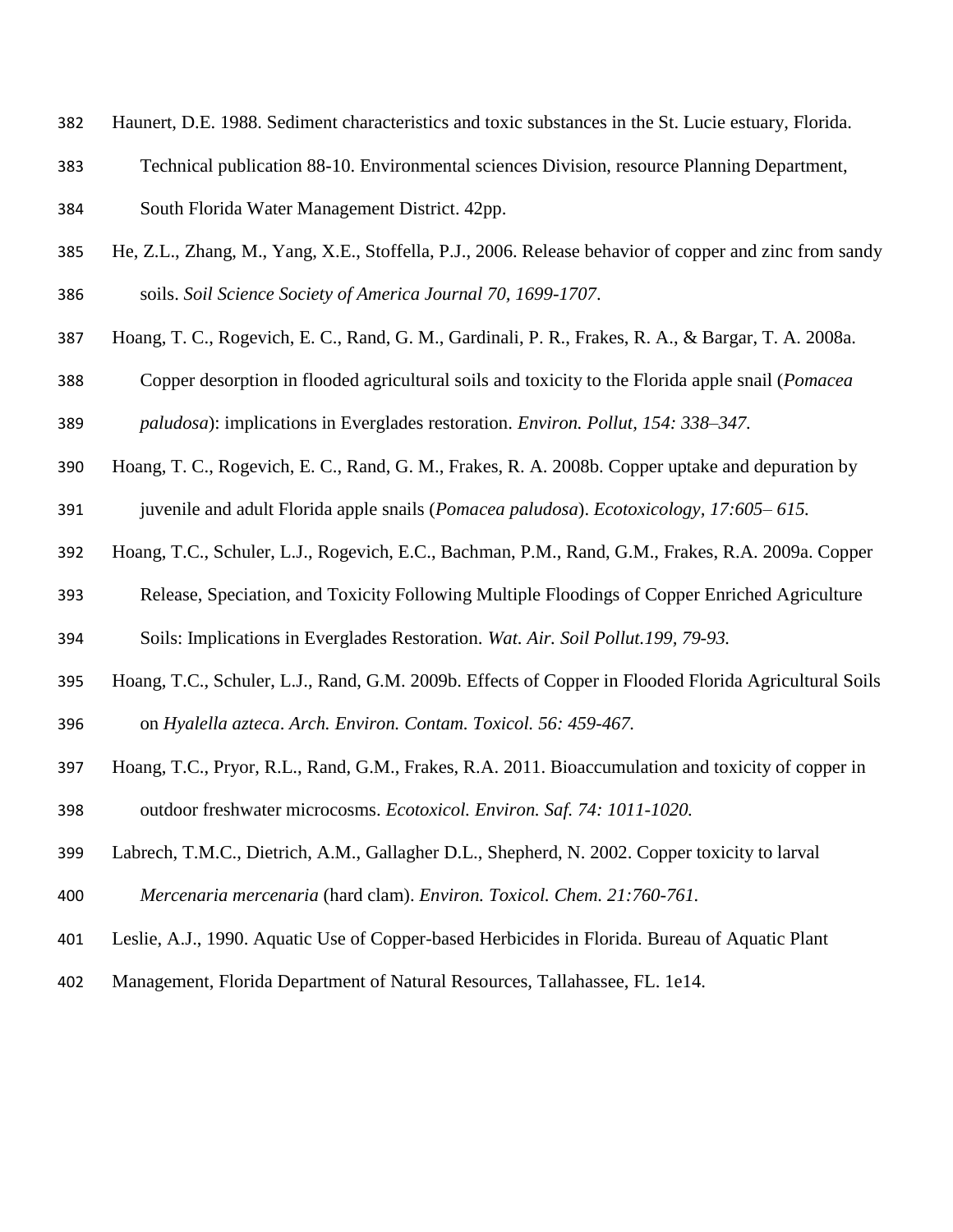| 403 | Long, E.R., Morgan, L.G. 1990. The Potential for Biological Effects of Sediment-sorbed Contaminants    |
|-----|--------------------------------------------------------------------------------------------------------|
| 404 | Tested in the National Status and Trends Program, Seattle, WA: National Oceanic and Atmospheric        |
| 405 | Administration.                                                                                        |
| 406 | Long, E. R., MacDonald, D.D., Smith, S.L., Calder, F.D. 1995. Incidence of adverse biological effects  |
| 407 | within ranges of chemical concentrations in marine and estuarine sediments. Environ. Manag. 19:        |
| 408 | 81-97.                                                                                                 |
| 409 | MacDonald, D.D., Carr R.S., Calder, F.D., Long, E.R., Ingersoll, C.G.1996. Development and             |
| 410 | evaluation of sediment quality guidelines for Florida coastal waters. Ecotoxicology 5:253-278.         |
| 411 | McGrath, J.A., Paquin, P.R., Di Toro, D.M. 2002. Use of the SEM and AVS approach in predicting         |
| 412 | metal toxicity in sediments. HydroQual, Inc., Mahwah, NJ (USA). Published by the International         |
| 413 | Council on Mining and Metals, ICMM.                                                                    |
| 414 | Moore, P.A., Jr., T.C. Daniel, T.C., Gilmour, J.T., Shreve, B.R., Edwards, D.R., Wood, B.H. 1998.      |
| 415 | Decreasing metal runoff from poultry litter with aluminum sulfate. J. Environ. Qual. 27:92-99.         |
| 416 | Rainbow, P.S. 2002. Trace metal concentrations in aquatic invertebrates: why and so what? Environ.     |
| 417 | Pollut. 497-507.                                                                                       |
| 418 | Reuther, W., Smith P.F. 1952. Iron chlorosis in Florida citrus soils in relation to certain soil       |
| 419 | constituents. Proc. Fla. State Hortic. Soc. 65: 62-69.                                                 |
| 420 | Rule, J.H. 1985. Chemical extractions of heavy metals in sediments as related to metal uptake by grass |
| 421 | shrimp (Paleamonetes pugio) and clam (Mercenaria mercenaria). Arch. Environ. Contam. Toxicol.          |
| 422 | 14: 749-757.                                                                                           |
| 423 | Schuler, L.J., Hoang, T.C., Rand, G.M. 2008. Aquatic risk assessment of copper in freshwater and       |
| 424 | saltwater ecosystems of South Florida. Ecotoxicology, 17:642-659                                       |
|     |                                                                                                        |
|     |                                                                                                        |